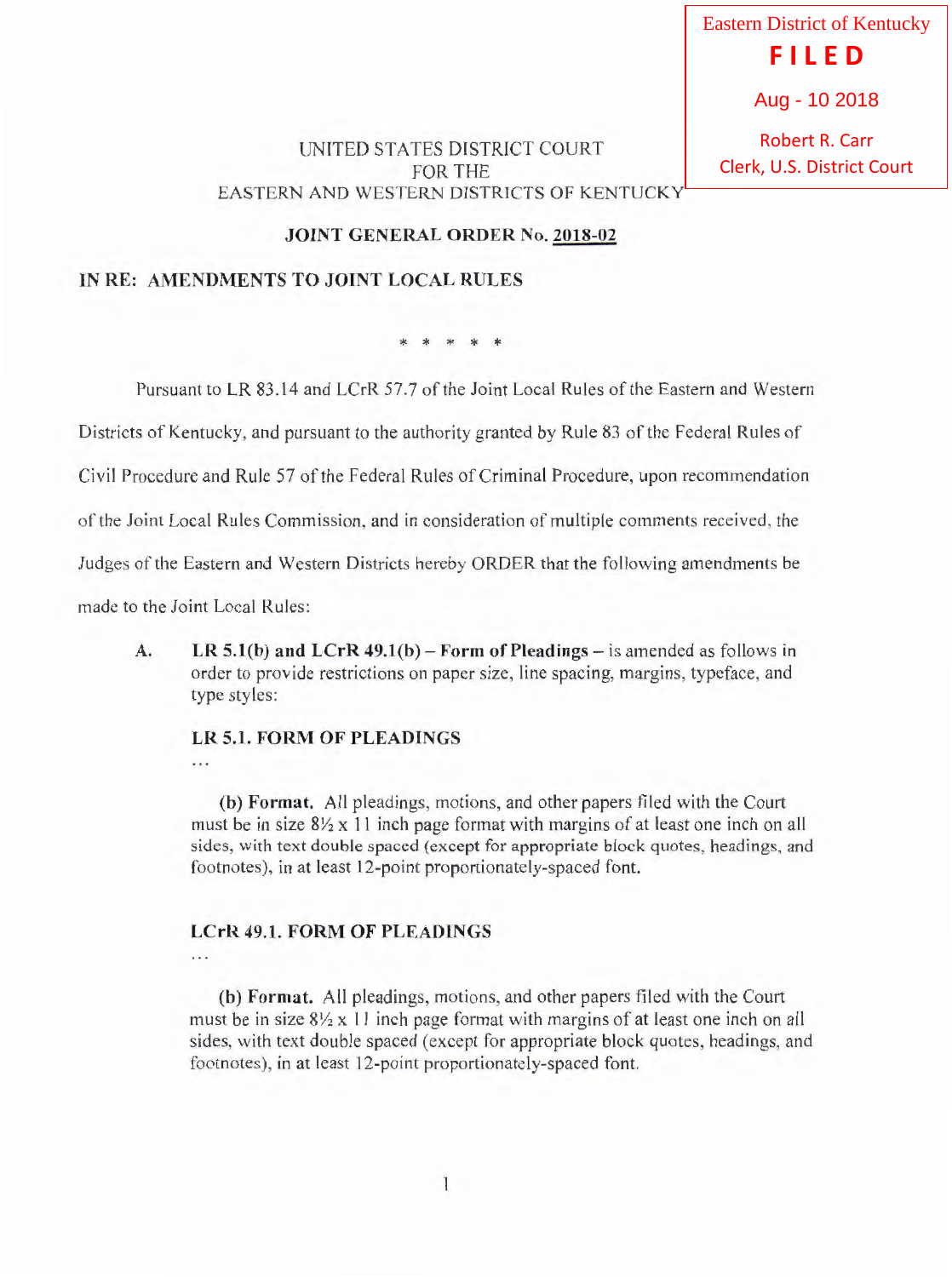B. LR 7.1(d) - Motions - is amended as follows in order to reduce the permissible length of motions and responses from 40 pages to 25 pages, absent leave of court:

#### LR 7.1 MOTIONS

 $\ddotsc$ 

 $\ddot{\phantom{a}}$ 

(d) Page Limitations. Motions and responses may not exceed 25 pages without leave of Court. Replies may not exceed 15 pages without leave of Court.

C. LR  $83.11 -$  Social Security Cases – is amended as follows in order to correct references from "plaintiff" to "claimant" consistent with the statutory language and to recognize other grounds to seek recovery of attorney's fees:

### LR 83.11 SOCIAL SECURITY CASES

(b) Commissioner's Time to Respond. Within 60 days of service of the complaint, the Commissioner of Social Security must file an answer and transcript of the administrative proceedings. An initial extension of up to 60 days may be granted, for good cause, upon motion of the Commissioner. If the responsible Social Security Administration official files an affidavit detailing the circumstances that require additional time, a second extension of time to respond may be granted. No other extension will be granted.

(c) Judicial Review. At the discretion of the judge to whom the case is assigned, judicial review may occur on written motion or oral argument. Unless otherwise ordered, motion practice will occur as follows:

(1) Claimant must move for summary judgment or judgment on the pleadings within 60 days of the filing of the answer and administrative transcript.

(2) The Commissioner must file a countermotion or a response to the claimant's motion within 30 days of service of the claimant's motion.

(3) The Clerk must submit the case to the judicial officer immediately following the filing of the Commissioner's countermotion or response.

(4) Extensions of time may be granted only if good cause is shown or there is no objection from any party.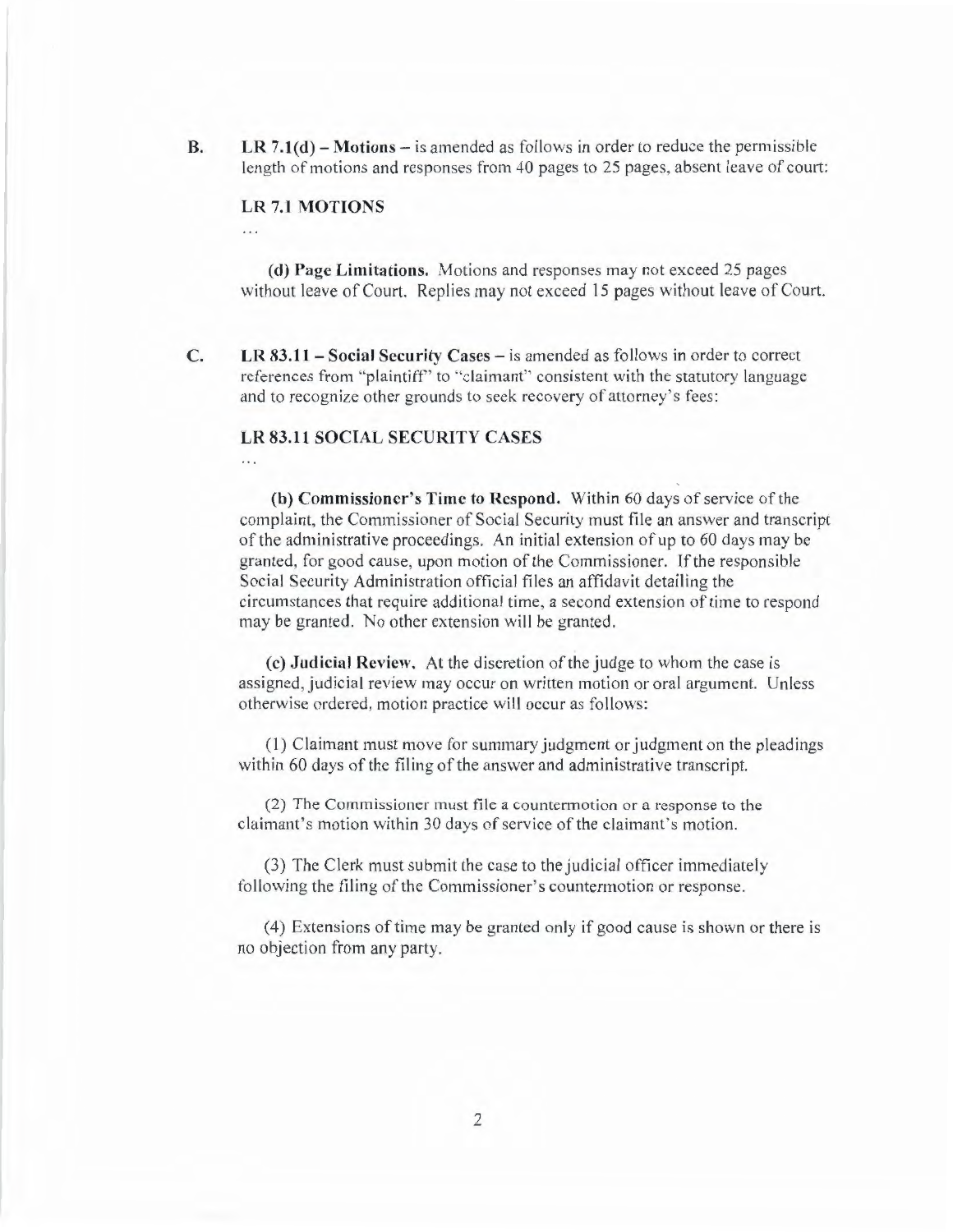(d) Attorney's Fees in Social Security Cases. Claimant's counsel may petition for attorney's fees, awardable under § 206(b) of the Social Security Act, 42 U.S.C. § 406(b), and any other applicable statute permitting an award of attorney's fees in such cases, within 30 days of a final favorable decision for claimant.

(I) *Petition.* The attorney's fee petition must include an itemization of the services provided in both the administrative and the judicial proceedings. Claimant's counsel must serve a copy of the fee petition on the claimant and the United States Attorney.

(2) *Responses.* The United States Attorney must respond to the attorney's fee petition within 30 days of the petition's filing. The government's response must include a statement of accrued benefits and must advise the Court whether the government considers the fee to be reasonable. The government must serve a copy of the response on the claimant and the petitioning attorney. The claimant may respond to the attorney's fee petition within 30 days of the petition's filing.

D. LR  $65.1.1(h)$  and LCrR  $46.1(h)$  – Lis Pendens Notice and Fees – is amended as follows in order to reflect the actual practice and procedure of the clerk's office:

#### LR 65.1.1 BOND AND SURETY REQUIREMENTS

(h) Lis Pendens Notice and Fees. The Clerk must file a lis pendens notice against the property in the County Clerk's Office in the county where the property is located. The required fee for filing the notice of lis pendens is required upon the execution of the bond.

## LCrR 46.l RELEASE FROM CUSTODY-WHEN SURETY IS REQUIRED

(h) Lis Pendens Notice and Fees. The Clerk must file a lis pendens notice against the property in the County Clerk's Office in the county where the property is located. The required fee for filing the notice of lis pendens is required upon the execution of the bond.

The amendments reflected in this Joint General Order shall be incorporated into the

Courts' Joint Local Rules published on the Courts' respective websites. Copies of this Order

shall be made available to the public on the Courts' respective websites and made available to

the various publishing companies that publish the Joint Local Rules of the Eastern and Western